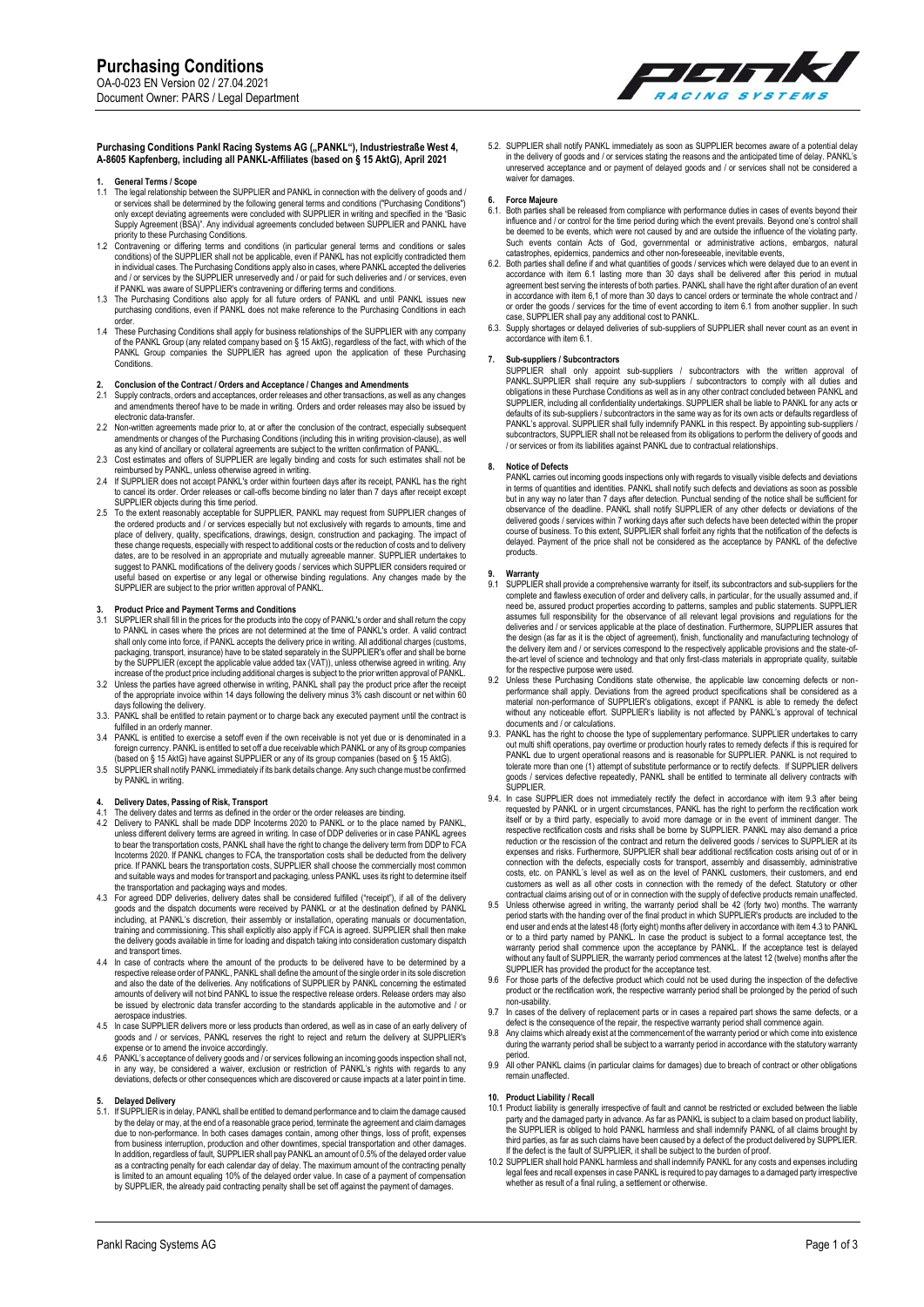

10.3.SUPPLIER shall immediately notify PANKL of any defects and / or recognizable safety hazards which<br>may lead to danger to health and life when the good is used.<br>10.4. If the delivery good of SUPPLIER is unsafe or danger or voluntarily, SUPPLIER shall hold PANKL harmless and indemnify PANKL for any expenses resulting from the recall. This shall not apply if SUPPLIER can proof that the respective delivery goods are not unsafe in accordance with product safety rules and were not the reason for the adopted measure.

- **11. Insurance** 11.1 SUPPLIER undertakes to uphold business liability insurance and product liability insurance cover with adequate sums insured for each personal injury / material damage which is reasonable given the order volume.
- 11.2.On PANKL's request, SUPPLIER shall provide comprehensive appropriate documentation on insurance
- cover. 11.3.SUPPLIER shall notify PANKL immediately in writing of any changes in insurance matters, especially when insurance cover is lost, or sums insured reduced. Otherwise, the mandatory law shall be applicable.

# **12. Performance of Work**

Persons and third parties engaged by SUPPLIER for the performance of its obligation under the respective contract and which will be physically present at PANKL's premises or at premises of third parties named by PANKL, the respective work regulations of PANKL or such third parties named by PANKL shall be complied with. SUPPLIER shall make sure that all health and safety regulations and all accident prevention rules are complied with by any person who acts for SUPPLIER. SUPPLIER undertakes to provide appropriate equipment if such is needed for the performance of SUPPLIER's duties<br>and to instruct and train the persons involved in using such equipment in a professional manner. PANKL<br>shall not be lia named by PANKL except such accidents are caused by willful misconduct or gross negligence of PANKL's legal representatives or persons acting for PANKL.

# **13. Retention of Title and PANKL Materials**

- 13.1 PANKL has the right to sell the product within the ordinary course of business, however, without accepting any "extended" retention of title as well as any other form of retention of title. SUPPLIER is obliged to inform PANKL immediately about any rights third parties might have concerning the product. This also applies for any potential assignment of receivables by SUPPLIER to third parties with respect to the products.
- 13.2 PANKL shall remain the owner of any materials, parts, containers and / or special packaging provided by it to SUPPLIER. These items shall only be used in accordance with the agreed terms of use. The processing of such items and the assembling will be carried out on behalf of PANKL. PANKL shall become co-owner of products which are comprised of PANKL's materials and parts. The proportion of the coownership shall be the proportion of the value of PANKL's items compared to the value of the product. The items provided by PANKL shall be stored by SUPPLIER.

# **14. Assignment, Setoff, Right of Retention**

- 14.1 The SUPPLIER is not entitled to assign in part or entirely his contractual rights (including receivables) to<br>third parties or to allow third parties to collect receivables without the prior written approval of PANKL.
- legally enforceable judgment. The right of retention must furthermore be based on the same contractual legally enforceable judgment. The right of retention must furthermore be based on the same contractual relationship.

- 15. Tooling and Packaging<br>15.1 PANKL reserves its title of ownership to the tooling if provided by PANKL or a third party named by PANKL<br>to SUPPLIER. In case the tooling is manufactured by SUPPLIER or a third party engag PANKL shall acquire the ownership upon paying 100% of the tooling cost. In all other cases, PANKL shall<br>become co-owner in proportion of the agreed tooling price and the payment it has made so far. In case<br>the tooling rema is obliged to mark all tooling in a way that the ownership of PANKL or third parties named by PANKL is
- properly visible.<br>15.2 SUPPLIER is obliged to insure at its own expense all PANKL or named third party owned tooling to the<br>extent of the original value against property damage. The SUPPLIER herewith assigns to PANKL all<br>c
- the tooling as well as the necessary repair work including the procurement of replacement parts at its own<br>expense, in a timely manner. The risk of accidental loss of the tooling on the premises of SUPPLIER shall<br>be borne tooling as soon as such events have occurred. In case of suspension of delivery or services, or any case of non-performance or the initiation of insolvency

proceedings against the property of SUPPLIER, the actual insolvency of the SUPPLIER, or the termination of the supply contract by PANKL, PANKL shall have the right to reclaim the tooling after paying the outstanding tooling costs, if any. The SUPPLIER has neither the right of retention nor any other right

to keep the tooling.<br>In case SUPPLIER has mandated a third party to manufacture the tooling or in case such tooling remains<br>at the premises of such third parties to produce the product or parts thereof, SUPPLIER is obliged conclude an agreement with this third party that grants PANKL the same rights towards the tooling as<br>stated in this item 15, in case the tooling is fully paid. SUPPLIER assigns its claims regarding the tooling<br>against thir price of the tooling to SUPPLIER or to the third party. 15.4 As far as payments of the SUPPLIER to third parties concerning the tooling are not fully made by

- SUPPLIER and in case of the termination of the contract between SUPPLIER and PANKL, the commencement of insolvency proceedings against SUPPLIER and in case of the insolvency of the SUPPLIER, PANKL has the right to pay the outstanding tooling costs directly to the third parties instead<br>of paying it to SUPPLIER. In such an event, SUPPLIER herewith assigns all claims, including title of<br>ownership, it mi accepts such an assignment.
- 15.5 SUPPLIER shall be not allowed to relocate the tooling without the prior written consent of PANKL.<br>15.6 Items 15.1 to 15.5 shall also apply for the period of spare parts supplies according to item 18. Item 15.3<br>shall a

# **16. Industrial Property Rights of Third Parties / Background-Foreground Rights, Knowhow**

16.1 SUPPLIER is obliged to indemnify PANKL against all third-party claims arising out of or in connection with the delivery of the product or the performance of SUPPLIER's contractual obligations concerning the infringement of industrial property rights of such third parties and shall reimburse PANKL for all costs and expenses PANKL might incur with respect to such an infringement. SUPPLIER shall at its own expense deliver all required entitlements (licenses) to PANKL. Both parties inform each other immediately

- regarding any property right violations and associated risks.<br>16.2 Clause 16.1 shall not apply if SUPPLIER has manufactured the product in accordance with drawings,<br>models or similar descriptions or information that were p or was unable to know that industrial property rights of third parties will be infringed.
- 
- 16.3 SUPPLIER shall inform PANKL about the prior or current use of any published or unpublished industrial<br>property rights which are owned by it or licensed to it relating to the products.<br>16.4 SUPPLIER herewith transfers
- assignable, and sub-licensable right-of-use (license), free of charge, which also includes the right to any<br>kind of use, duplication and amendment of industrial property rights of any kind.<br>16.5 The SUPPLIER herewith grant PANKL in order to enable PANKL to use the result of the development work as described in clause 16.4.
- 16.6 The application for registration and the assertion of industrial property rights concerning development work paid by PANKL being the result of the co-operation between SUPPLIER and PANKL shall be made<br>solely by PANKL. Inventions made by employees of SUPPLIER during the term of the contractual<br>relationship resulting from thei However, PANKL shall be at least entitled to a right of use in accordance with item 15.4. Any remuneration employees are legally entitled to for making their invention shall be paid by either PANKL or SUPPLIER
- depending on who is the employer of these employees. Otherwise, mandatory law shall be applicable.<br>16.7 The above-mentioned rights of PANKL remain with PANKL even if the respective contract with SUPPLIER<br>is terminated. The the termination.

- **17. Hazardous Goods and Materials / Notification**  17.1 Together with the offer, SUPPLIER shall deliver to PANKL a duly completed material safety data sheet in accordance with Chapter 14 of the "Regulation on Hazardous Goods and Materials" and an accident procedure sheet (transport) concerning all materials (substances, their contents) and objects (goods, parts, technical equipment; uncleaned packages) that might cause perils for life and health of humans, the environment or for any objects based on the materials' nature, their characteristics, or their physical condition and, therefore , require, subject to the relevant provisions, a special treatment concerning<br>packaging, transport, storage, access, and waste management. In case of any changes of the materials<br>or the legal provi
- to deliver to PANKL annually and unrequested, a valid "long-term supplier's declaration" which contains<br>The product number and the code number (index of goods, external trade statistics).<br>The Supplum of the Supplum of the
- irrespective of any other information requirements. 17.3 SUPPLIER shall provide PANKL with all information required and relevant for the assessment whether the safety and health of end consumers of the products might be affected. The following information shall be provided:
	- The attributes of the product including its content, packaging, assembly instructions, installation, maintenance and terms-of-use.
	- The impact on other products, if the use together with these other products can be expected.
	- The presentation, marketing, warning notices, instructions for use and recycling information as well as other product-related information.
	- Any kind of group of end users which might be exposed to a greater risk than others if they use the product.
- 17.4 SUPPLIER shall make available to PANKL the information required for the registration in accordance with the European Union Regulation 1907/2006 regarding the registration, evaluation, authorization and restriction of chemicals ("REACH") and, if already registered, the respective registration confirmations. This shall also apply to information and / or registration confirmations regarding the Council Directive<br>67/548/EEC on the standardization of laws, regulations and administrative provisions relating to the<br>classification, procure that its sub-suppliers and all other suppliers in the supply chain, including the original producer,
- are being bound in accordance with this clause. 17.5 SUPPLIER is obliged to observe and comply with all applicable export, import and transit regulations especially considering the further use of the delivered good and its final destination (e.g. ITAR, EAR).<br>SUPPLIER shall apply for any required approvals and licenses in a timely manner.

# **18. Quality Management and Documentation**

- 18.1 Concerning the delivery of the product and / or performance of services, SUPPLIER shall apply the latest<br>state-of-the-art and comply with any applicable safety requirements, safety measures generally applicable<br>in the Directives from 18/9/2000 and 27/6/2002, regarding the ban of "heavy metals" (2000/53/EG and 2002/525/EG), the agreed technical data and any other legally or otherwise binding regulations and 2002/525/EG), the agreed techn
- subcontractors in accordance with any legal other otherwise binding regulations.<br>18.2 SUPPLIER has to establish and proof a process-oriented quality-management-system (minimum<br>standard: ISO 9001 and a minimum standard of E 16949 certification shall be aspired; as well as a NADCAP certification for special processes). PANKL reserves the right to audit the efficiency of SUPPLIER's quality-management system at any time on SUPPLIER's premises. Such audit shall not apply to areas for which SUPPLIER can prove that it has legitimate confidentiality interests. For initial sampling of automotive parts, SUPPLIER agrees to comply<br>with the VDA-volume 2 "Quality Assurance for Supplies" and EN/AS 9102 for aerospace components in<br>their latest versi sampling and approved the samples in writing. Independent of such an acceptance, the SUPPLIER shall<br>always verify the quality of the products by itself and shall perform outgoing product inspections. In case,<br>the automotiv
- 18.3 Drawings, CAD-data, specifications, descriptions etc., attached or referenced to in the order, shall be<br>binding for SUPPLIER, SUPPLIER is obliged to examine them for any kind of discrepancies. In case<br>SUPPLIER detects PANKL in writing. If SUPPLIER does not immediately inform PANKL, SUPPLIER cannot claim that such<br>discrepancies exist at a later stage. The SUPPLIER is solely responsible for drawings, plans and<br>calculations made by SUPPLIE